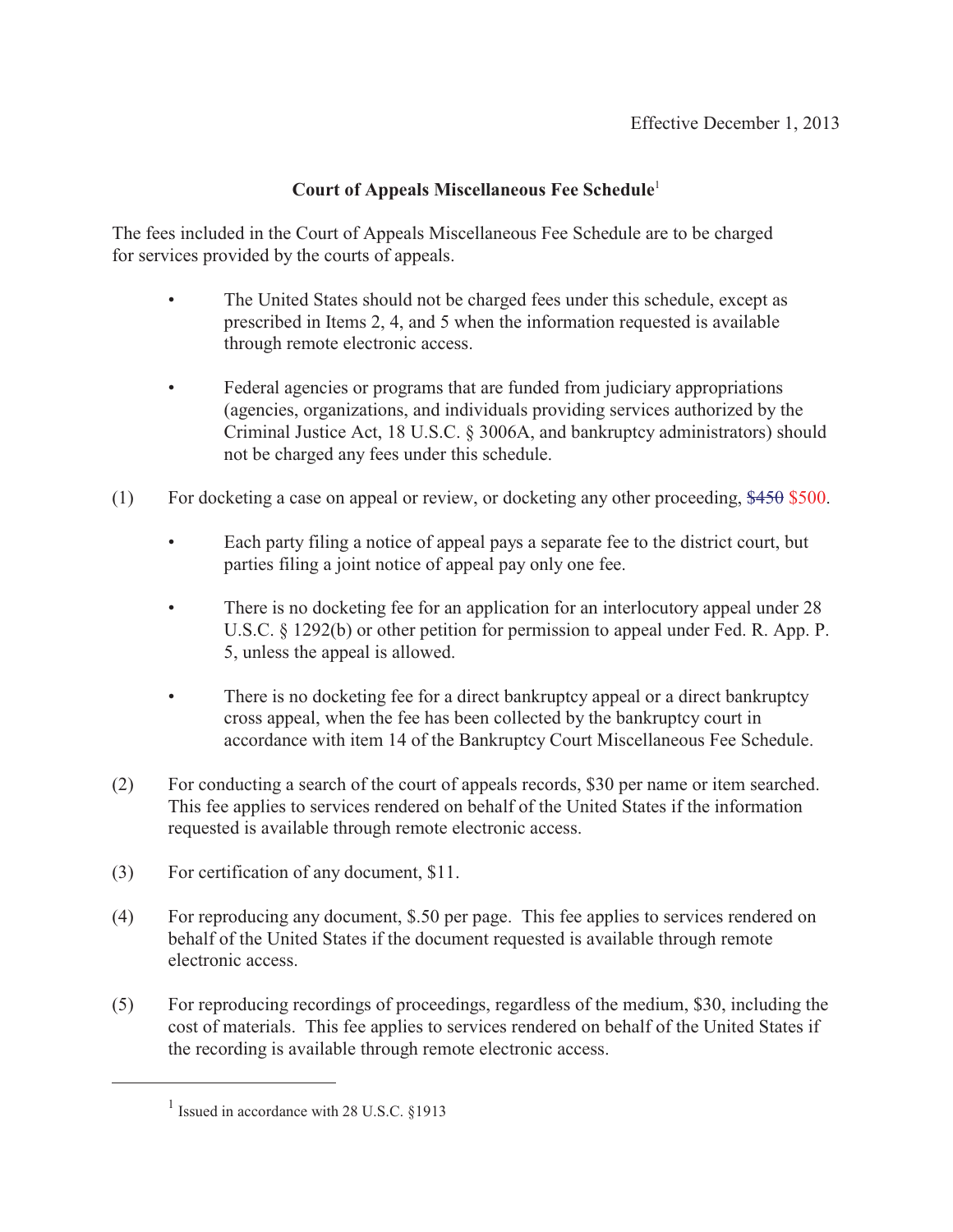- (6) For reproducing the record in any appeal in which the court of appeals does not require an appendix pursuant to Fed. R. App. P.30(f), \$83.
- (7) For retrieval of one box of a records from a Federal Records Center, National Archives, or other storage location removed from the place of business of the court, \$53 \$64. For retrievals involving multiple boxes, \$39 for each additional box.
- (8) For a check paid into the court which is returned for lack of funds any payment returned or denied for insufficient funds, \$53.
- (9) For copies of opinions, a fee commensurate with the cost of printing, as fixed by each court.
- (10) For copies of the local rules of court, a fee commensurate with the cost of distributing the copies. The court may also distribute copies of the local rules without charge.
- (11) For filing:
	- Any separate or joint notice of appeal or application for appeal from the Bankruptcy Appellate Panel, \$5;
	- A notice of the allowance of an appeal from the Bankruptcy Appellate Panel, \$5.
- (12) For counsel's requested use of the court's videoconferencing equipment in connection with each oral argument, the court may charge and collect a fee of \$200 per remote location.
- (13) For original admission of attorney to practice, including a certificate of admission, \$176 For a duplicate certificate of admission or certificate of good standing, \$18.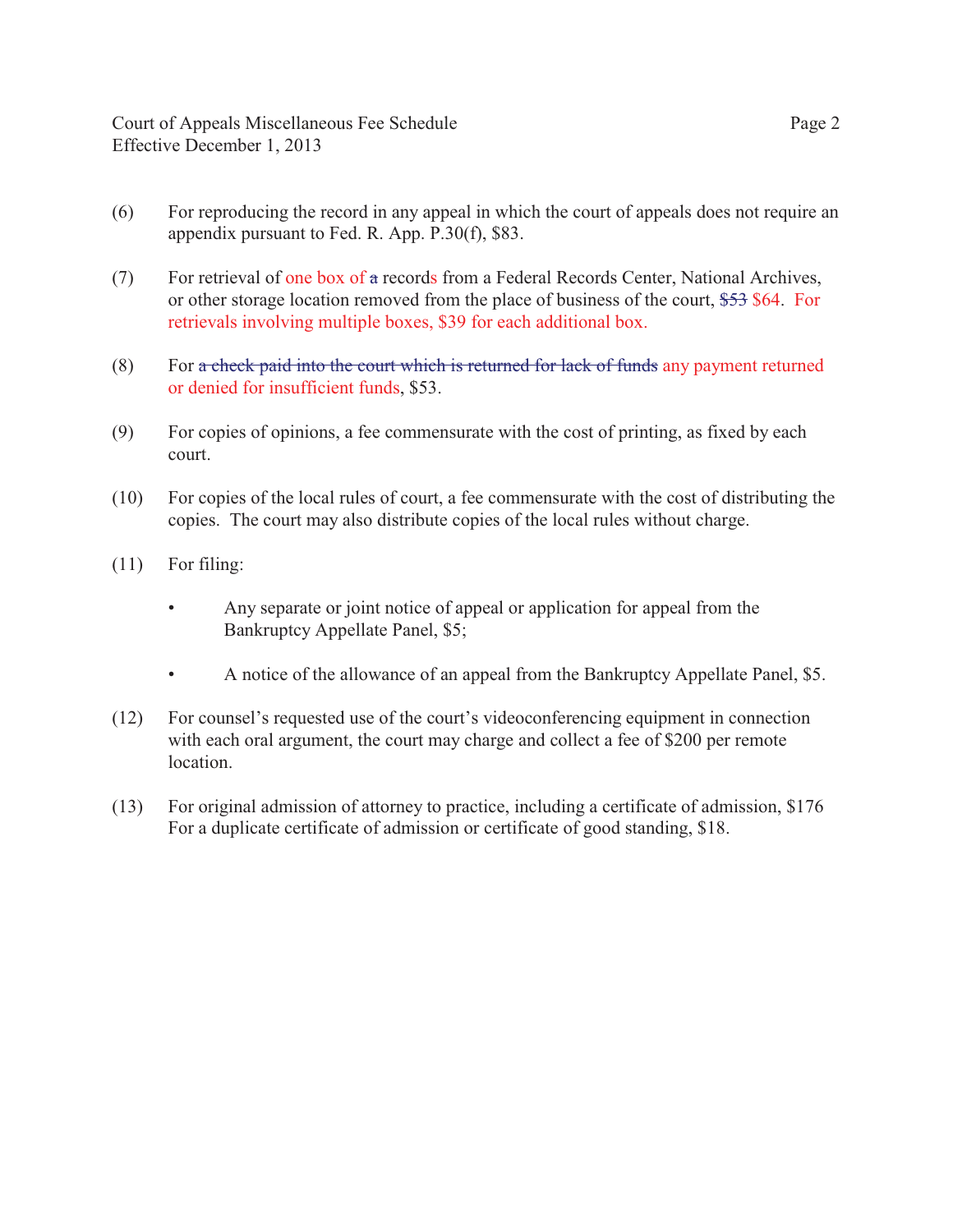## **District Court Miscellaneous Fee Schedule**<sup>1</sup>

The fees included in the District Court Miscellaneous Fee Schedule are to be charged for services provided by the district courts.

- The United States should not be charged fees under this schedule, with the exception of those specifically prescribed in Items 2, 4 and 5, when the information requested is available through remote electronic access.
- Federal agencies or programs that are funded from judiciary appropriations (agencies, organizations, and individuals providing services authorized by the Criminal Justice Act, 18 U.S.C. § 3006 and bankruptcy administrators) should not be charged any fees under this schedule.
	- 1. For filing any document that is not related to a pending case or proceeding, \$46.
	- 2. For conducting a search of the district court records, \$30 per name or item searched. This fee applies to services rendered on behalf of the United States if the information requested is available through electronic access.
	- 3. For certification of any document, \$11. For exemplification of any document, \$21.
	- 4. For reproducing any record or paper, \$.50 per page. This fee shall apply to paper copies made from either: (1) original documents; or (2) microfiche or microfilm reproductions of the original records. This fee shall apply to services rendered on behalf of the United States if the record or paper requested is available through electronic access.
	- 5. For reproduction of an audio recording of a court proceeding, \$30. This fee applies to services rendered on behalf of the United States, if the recording is available electronically.
	- 6. For each microfiche sheet of film or microfilm jacket copy of any court record, where available, \$6.
	- 7. For retrieval of one box of  $\alpha$  records from a Federal Records Center, National Archives, or other storage location removed from the place of business of the court, \$53 \$64. For retrievals involving multiple boxes, \$39 for each additional box.

<sup>&</sup>lt;sup>1</sup> Issued in accordance with 28 U.S.C.  $\S$  1914.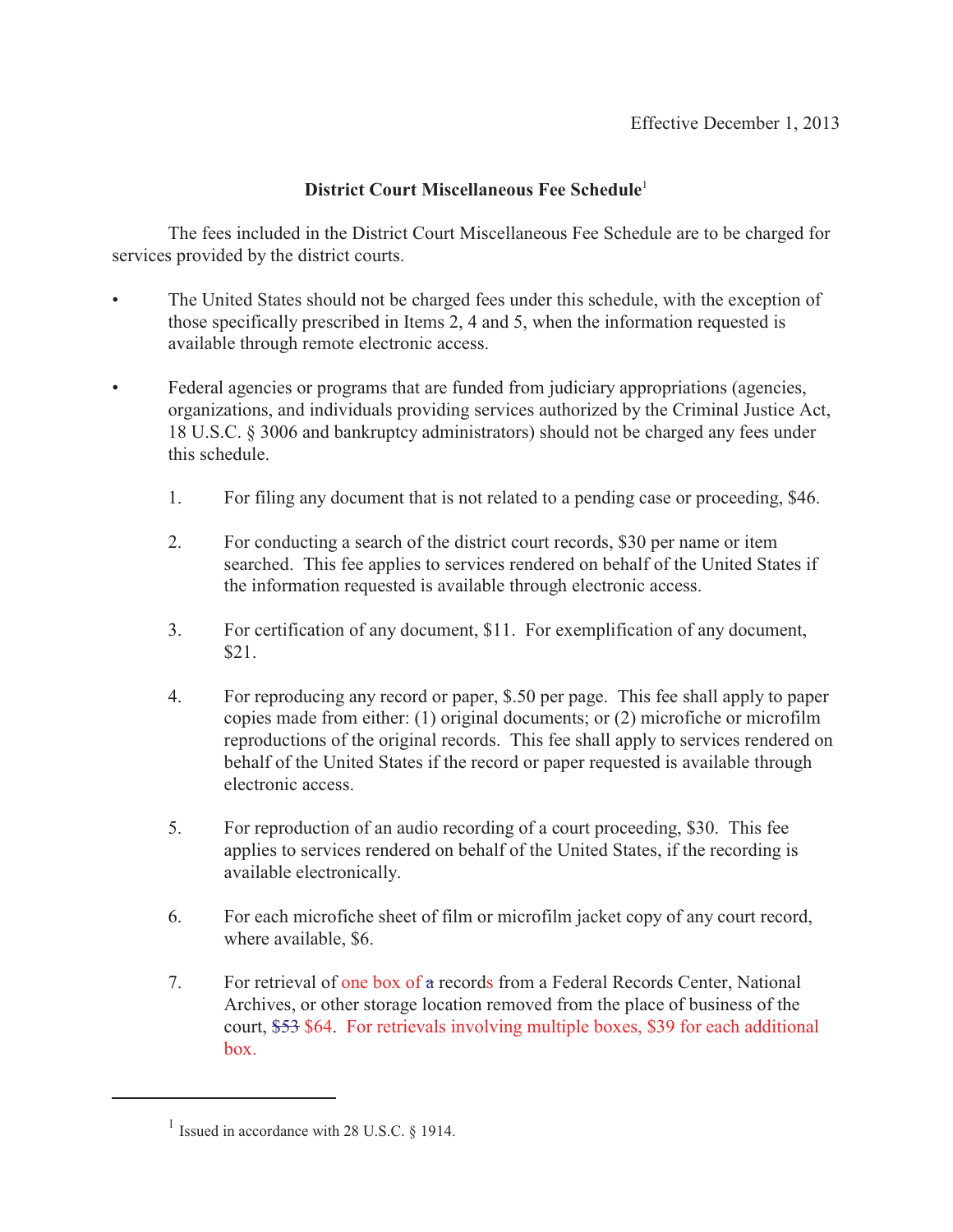- 8. For a check paid into the court which is returned for lack of funds any payment returned or denied for insufficient funds, \$53.
- 9. For an appeal to a district judge from a judgment of conviction by a magistrate judge in a misdemeanor case, \$37.
- 10. For original admission of attorneys to practice, \$176 each, including a certificate of admission. For a duplicate certificate of admission or certificate of good standing, \$18.
- 11. The court may charge and collect fees commensurate with the cost of providing copies of the local rules of court. The court may also distribute copies of the local rules without charge.
- 12. The clerk shall assess a charge for the handling of registry funds deposited with the court, to be assessed from interest earnings and in accordance with the detailed fee schedule issued by the Director of the Administrative Office of the United States Courts.

For management of registry funds invested through the Court Registry Investment System, a fee at a rate of 2.5 basis points shall be assessed from interest earnings.

- 13. For filing an action brought under Title III of the Cuban Liberty and Democratic Solidarity (LIBERTAD) Act of 1996, P.L. 104-114, 110 Stat. § 785 (1996), \$6,355. (This fee is in addition to the filing fee prescribed in 28 U.S.C. § 1914(a) for instituting any civil action other than a writ of habeas corpus.)
- 14. Administrative fee for filing a civil action, suit, or proceeding in a district court, \$50. This fee does not apply to applications for a writ of *habeas corpus* or to persons granted *in forma pauperis* status under 28 U.S.C. § 1915.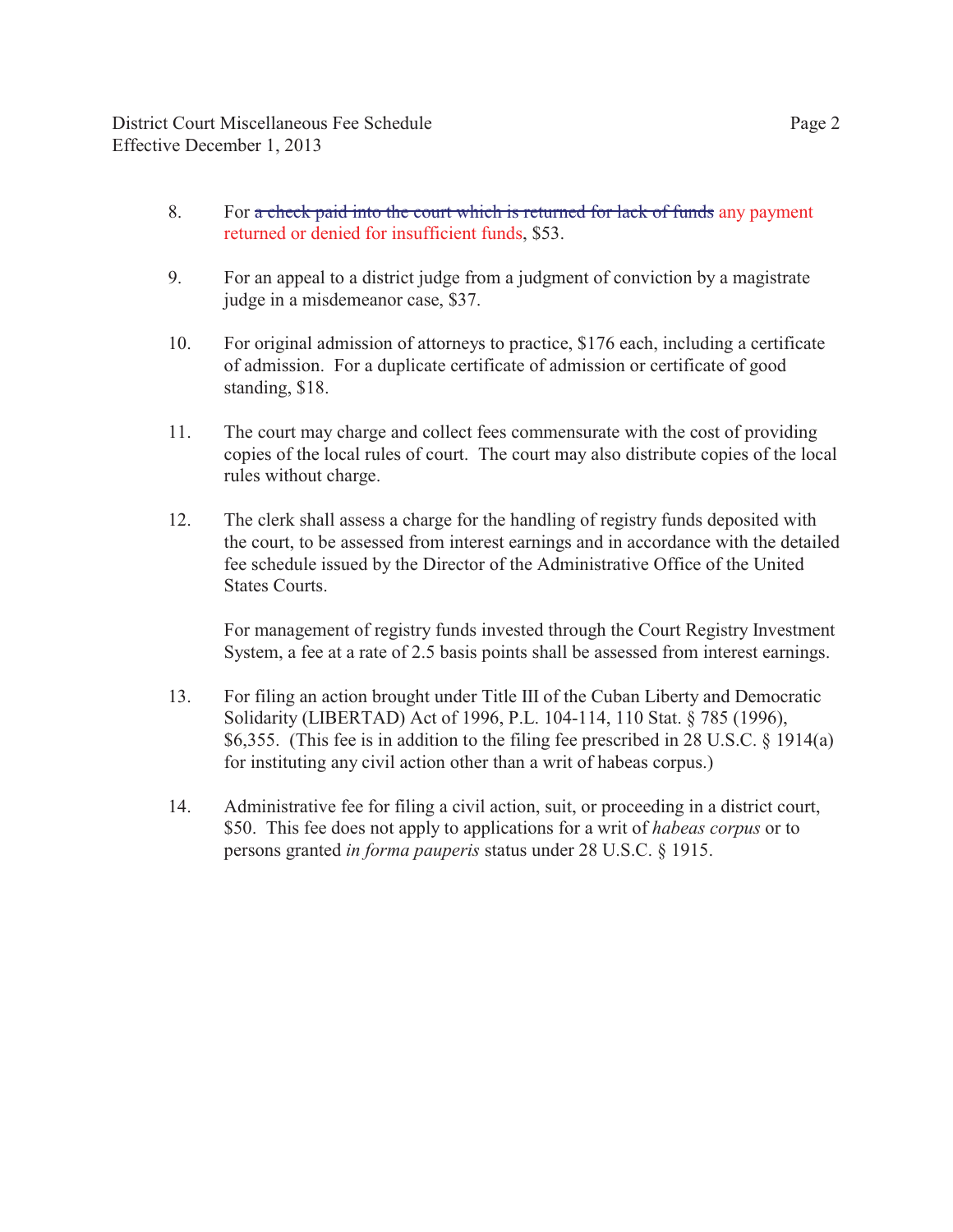# **Bankruptcy Court Miscellaneous Fee Schedule**<sup>1</sup>

The fees included in the Bankruptcy Court Miscellaneous Fee Schedule are to be charged for services provided by the bankruptcy courts.

- The United States should not be charged fees under this schedule, with the exception of those specifically prescribed in Items 1, 3 and 5 when the information requested is available through remote electronic access.
- Federal agencies or programs that are funded from judiciary appropriations (agencies, organizations, and individuals providing services authorized by the Criminal Justice Act, 18 U.S.C. § 3006A, and bankruptcy administrators) should not be charged any fees under this schedule.
- (1) For reproducing any document, \$.50 per page. This fee applies to services rendered on behalf of the United States if the document requested is available through electronic access.
- (2) For certification of any document, \$11. For exemplification of any document, \$21.
- (3) For reproduction of an audio recording of a court proceeding, \$30. This fee applies to services rendered on behalf of the United States if the recording is available electronically.
- (4) For filing an amendment to the debtor's schedules of creditors, lists of creditors, or mailing list, \$30, except:
	- The bankruptcy judge may, for good cause, waive the charge in any case.
	- This fee must not be charged if -
		- the amendment is to change the address of a creditor or an attorney for a creditor listed on the schedules; or
		- the amendment is to add the name and address of an attorney for a creditor listed on the schedules.
- (5) For conducting a search of the bankruptcy court records, \$30 per name or item searched. This fee applies to services rendered on behalf of the United States if the information requested is available through electronic access.

<sup>&</sup>lt;sup>1</sup> Issued in accordance with 28 U.S.C.  $\S$  1930.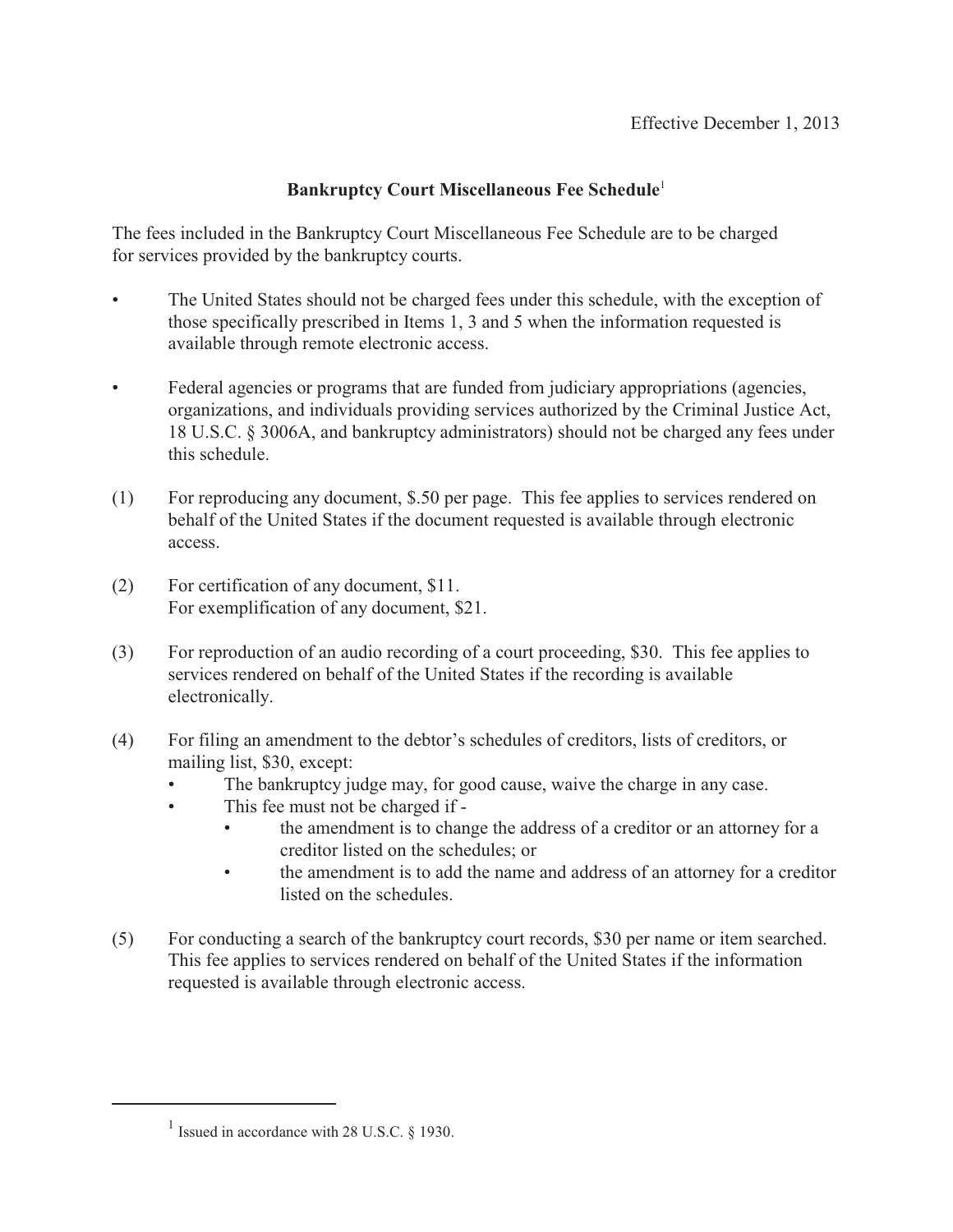Bankruptcy Court Miscellaneous Fee Schedule Page 2 Effective December 1, 2013

- (6) For filing a complaint, \$293, except:
	- If the trustee or debtor-in-possession files the complaint, the fee must be paid only by the estate, to the extent there is an estate.
		- This fee must not be charged if -
			- the debtor is the plaintiff; or
			- a child support creditor or representative files the complaint and submits the form required by  $\S 304(g)$  of the Bankruptcy Reform Act of 1994.
- (7) For filing any document that is not related to a pending case or proceeding, \$46.
- (8) Administrative fee for filing a case under Title 11 or when a motion to divide a joint case under Title 11 is filed, \$46.
- (9) For payment to trustees pursuant to 11 U.S.C.  $\S 330(b)(2)$ , a \$15 fee applies in the following circumstances:
	- For filing a petition under Chapter 7.
	- For filing a motion to reopen a Chapter 7 case.
	- For filing a motion to divide a joint Chapter 7 case.
	- For filing a motion to convert a case to a Chapter 7 case.
	- For filing a notice of conversion to a Chapter 7 case.
- (10) In addition to any fees imposed under Item 9, above, the following fees must be collected:
	- For filing a motion to convert a Chapter 12 case to a Chapter 7 case or a notice of conversion pursuant to 11 U.S.C. § 1208(a), \$45.
	- For filing a motion to convert a Chapter 13 case to a Chapter 7 case or a notice of conversion pursuant to 11 U.S.C. § 1307(a), \$10.

The fee amounts in this item are derived from the fees prescribed in 28 U.S.C. §1930(a).

If the trustee files the motion to convert, the fee is payable only from the estate that exists prior to conversion.

If the filing fee for the chapter to which the case is requested to be converted is less than the fee paid at the commencement of the case, no refund may be provided.

- (11) For filing a motion to reopen, the following fees apply:
	- For filing a motion to reopen a Chapter 7 case, \$245.
	- For filing a motion to reopen a Chapter 9 case, \$1167.
	- For filing a motion to reopen a Chapter 11 case, \$1167.
	- For filing a motion to reopen a Chapter 12 case, \$200.
	- For filing a motion to reopen a Chapter 13 case, \$235.
	- For filing a motion to reopen a Chapter 15 case, \$1167.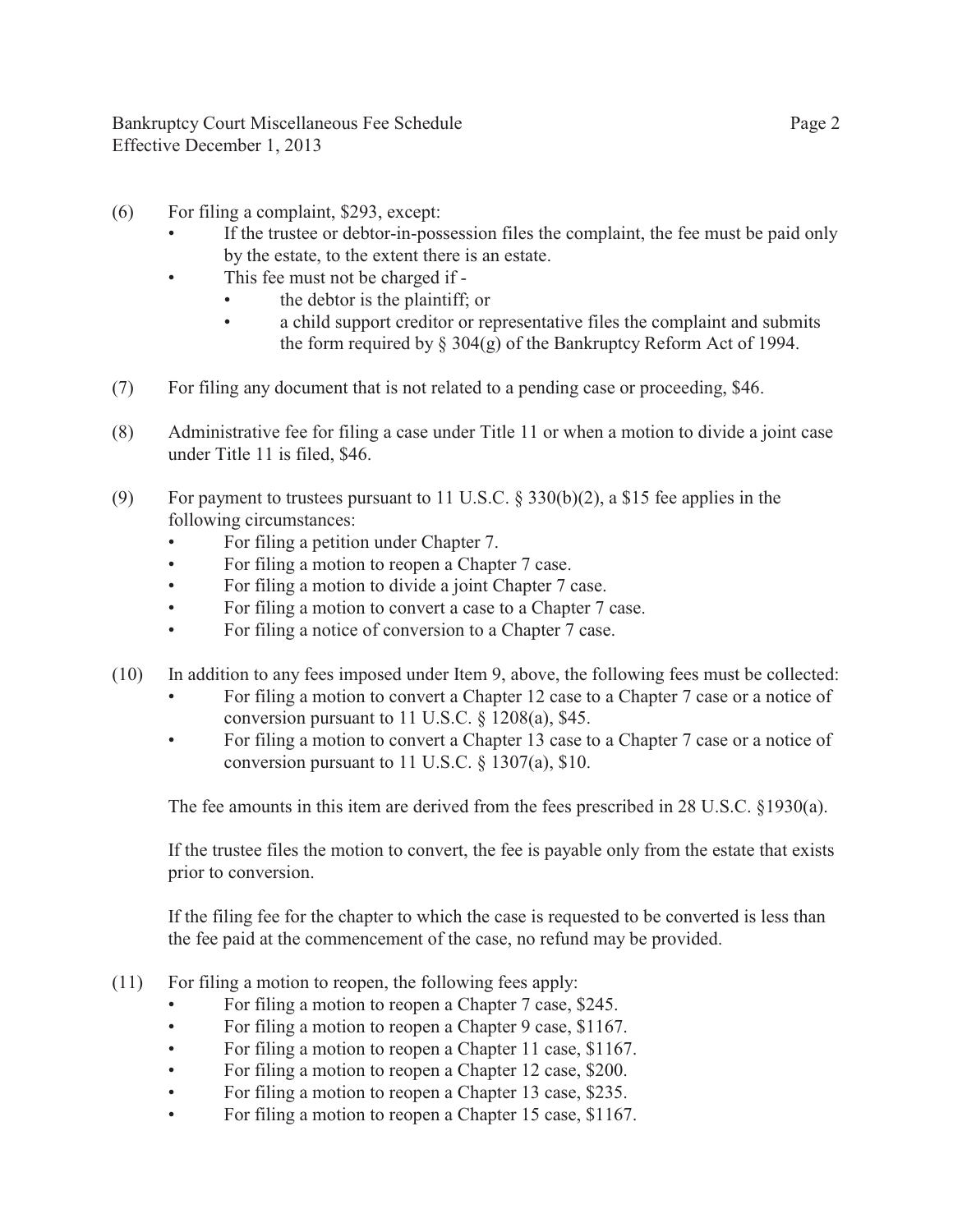The fee amounts in this item are derived from the fees prescribed in 28 U.S.C. § 1930(a).

The reopening fee must be charged when a case has been closed without a discharge being entered.

The court may waive this fee under appropriate circumstances or may defer payment of the fee from trustees pending discovery of additional assets. If payment is deferred, the fee should be waived if no additional assets are discovered.

The reopening fee must not be charged in the following situations:

- to permit a party to file a complaint to obtain a determination under Rule 4007(b); or
- when a debtor files a motion to reopen a case based upon an alleged violation of the terms of the discharge under 11 U.S.C. § 524; or
- when the reopening is to correct an administrative error.
- (12) For retrieval of one box of  $\alpha$  records from a Federal Records Center, National Archives, or other storage location removed from the place of business of the court, \$53 \$64. For retrievals involving multiple boxes, \$39 for each additional box.
- (13) For a check paid into the court which is returned for lack of funds any payment returned or denied for insufficient funds, \$53.
- (14) For filing an appeal or cross appeal from a judgment, order, or decree, \$293.

This fee is collected in addition to the statutory fee of \$5 that is collected under 28 U.S.C. § 1930 (c) when a notice of appeal is filed.

Parties filing a joint notice of appeal should pay only one fee.

If a trustee or debtor-in-possession is the appellant, the fee must be paid only by the estate, to the extent there is an estate.

Upon notice from the court of appeals that a direct appeal or direct cross-appeal has been authorized, an additional fee of \$157 must be collected.

(15) For filing a case under Chapter 15 of the Bankruptcy Code, \$1167.

This fee is derived from and equal to the fee prescribed in 28 U.S.C. § 1930(a)(3) for filing a case commenced under Chapter 11 of Title 11.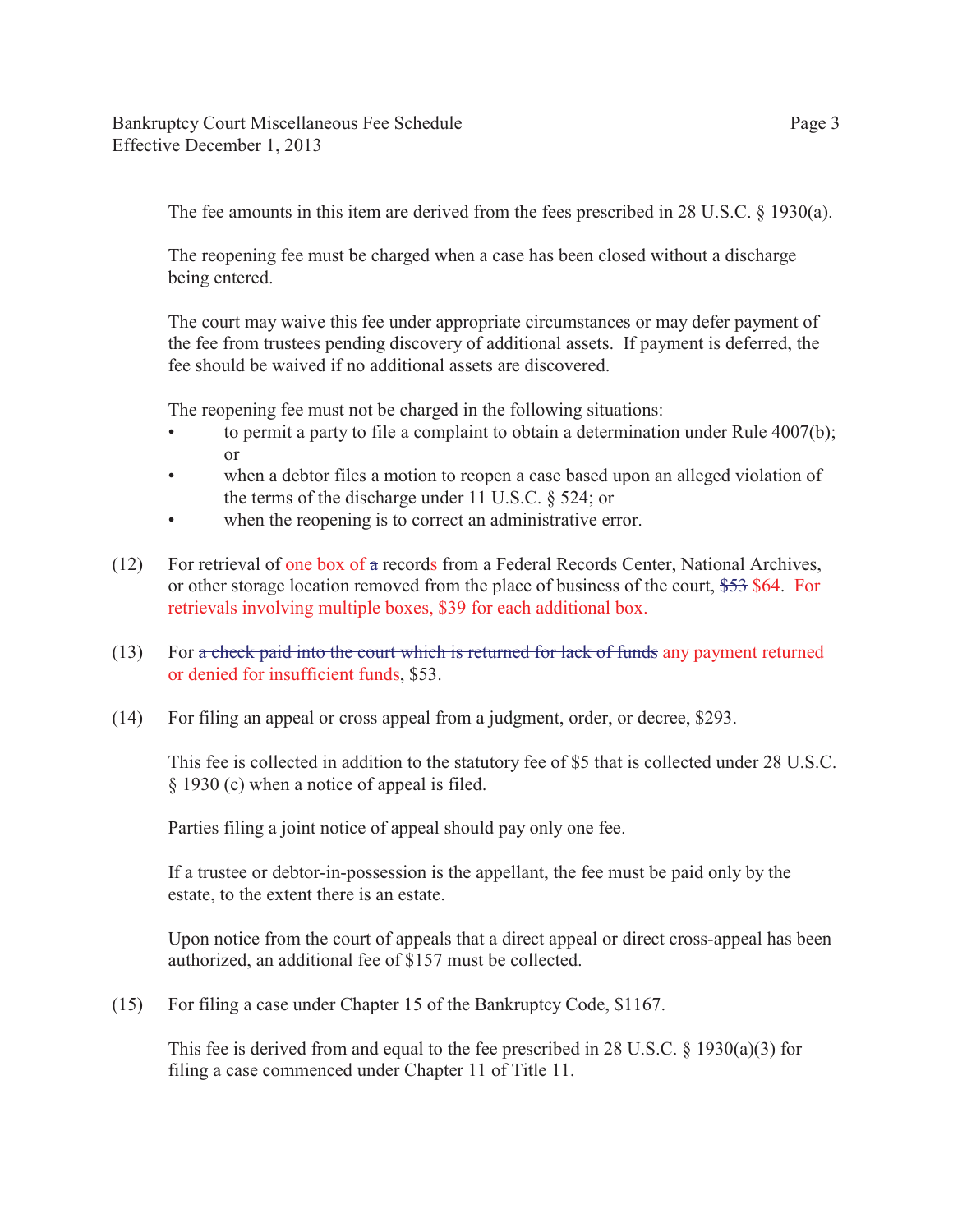- (16) The court may charge and collect fees commensurate with the cost of providing copies of the local rules of court. The court may also distribute copies of the local rules without charge.
- (17) The clerk shall assess a charge for the handling of registry funds deposited with the court, to be assessed from interest earnings and in accordance with the detailed fee schedule issued by the Director of the Administrative Office of the United States Courts.

For management of registry funds invested through the Court Registry Investment System, a fee at a rate of 2.5 basis points shall be assessed from interest earnings.

- (18) For a motion filed by the debtor to divide a joint case filed under 11 U.S.C. § 302, the following fees apply:
	- For filing a motion to divide a joint Chapter 7 case, \$245.
	- For filing a motion to divide a joint Chapter 11 case, \$1167.
	- For filing a motion to divide a joint Chapter 12 case, \$200.
	- For filing a motion to divide a joint Chapter 13 case, \$235.

These fees are derived from and equal to the filing fees prescribed in 28 U.S.C. § 1930(a).

- (19) For filing the following motions, \$176:
	- To terminate, annul, modify or condition the automatic stay;
	- To compel abandonment of property of the estate pursuant to Rule 6007(b) of the Federal Rules of Bankruptcy Procedure; or
	- To withdraw the reference of a case or proceeding under 28 U.S.C. § 157(d); or
	- To sell property of the estate free and clear of liens under 11 U.S.C. § 363(f).

This fee must not be collected in the following situations:

- For a motion for relief from the co-debtor stay;
- For a stipulation for court approval of an agreement for relief from a stay; or
- For a motion filed by a child support creditor or its representative, if the form required by § 304(g) of the Bankruptcy Reform Act of 1994 is filed.
- (20) For filing a transfer of claim, \$25 per claim transferred. 2

 $<sup>2</sup>$  This fee will be effective May 1, 2013.</sup>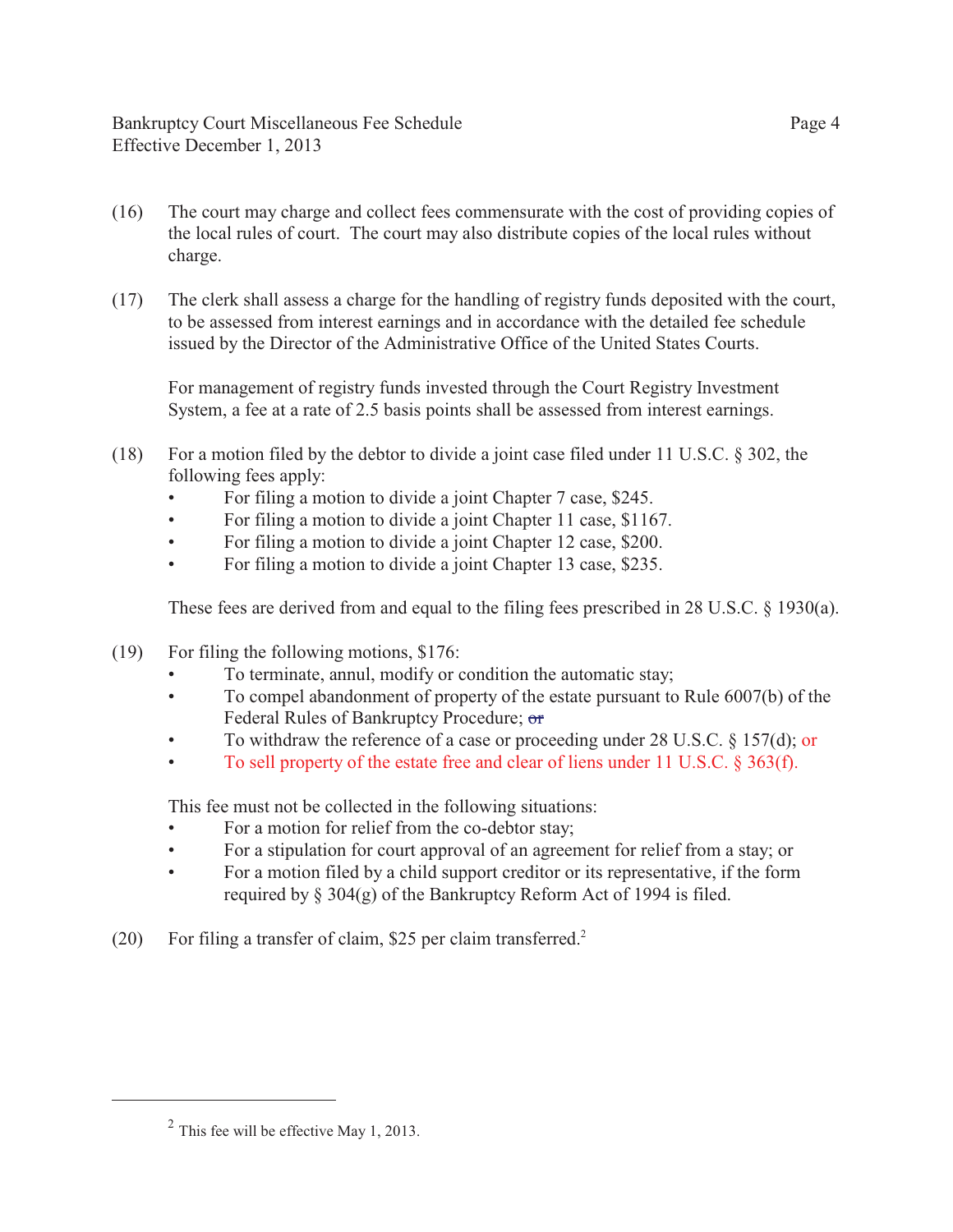# **United States Court of Federal Claims Fee Schedule**<sup>1</sup>

Following are fees to be charged for services provided by the United States Court of Federal Claims. For checks, please make them payable to: Clerk, U.S. Court of Federal Claims. No fees are to be charged for services rendered on behalf of the United States, with the exception of those specifically prescribed in items (2), (8) and (9). No fees under this schedule shall be charged to federal agencies or programs which are funded from judiciary appropriations, including, but not limited to, agencies, organizations, and individuals providing services authorized by the Criminal Justice Act, 18 U.S.C. § 3006A, and Bankruptcy Administrator programs.

- 1. For filing a civil action or proceeding, \$350.<sup>2</sup>
- 2. For reproducing any record or paper, \$.50 per page. This fee shall apply to paper copies made from either: (a) original documents; or (b) microfiche or microfilm reproduction of the original records. This fee shall apply to services rendered on behalf of the United States if the record or paper requested is available through electronic access.
- 3. For certification of any document or paper, whether the certification is made directly on the document or by separate instrument, \$11. For exemplification of any document or paper, twice the amount of the charge for certification.
- 4. For admission of attorneys to practice, \$176 each, including a certificate of admission. 3 For a duplicate certificate of admission or certificate of good standing, \$18.
- 5. For receipt of a monthly listing of court orders and opinions, \$22 per year.
- 6. The court may charge and collect fees commensurate with the cost of providing copies of the local rules of court. The court may also distribute copies of the local rules without charge.
- 7. For a check paid into the court which is returned for lack of funds any payment returned or denied for insufficient funds, \$53.
- 8. For every search of the records of the Court of Federal Claims conducted by the clerk of the court or a deputy clerk, \$26 per name or item searched. This fee shall apply to services rendered on behalf of the United States if the information requested is available through electronic access.

<sup>&</sup>lt;sup>1</sup> Issued in accordance with 28 U.S.C. § 1926(a).

 $2$  Filing fee increase effective January 1, 2010.

<sup>&</sup>lt;sup>3</sup> Admission of attorneys to practice fee increase effective September 18, 2005.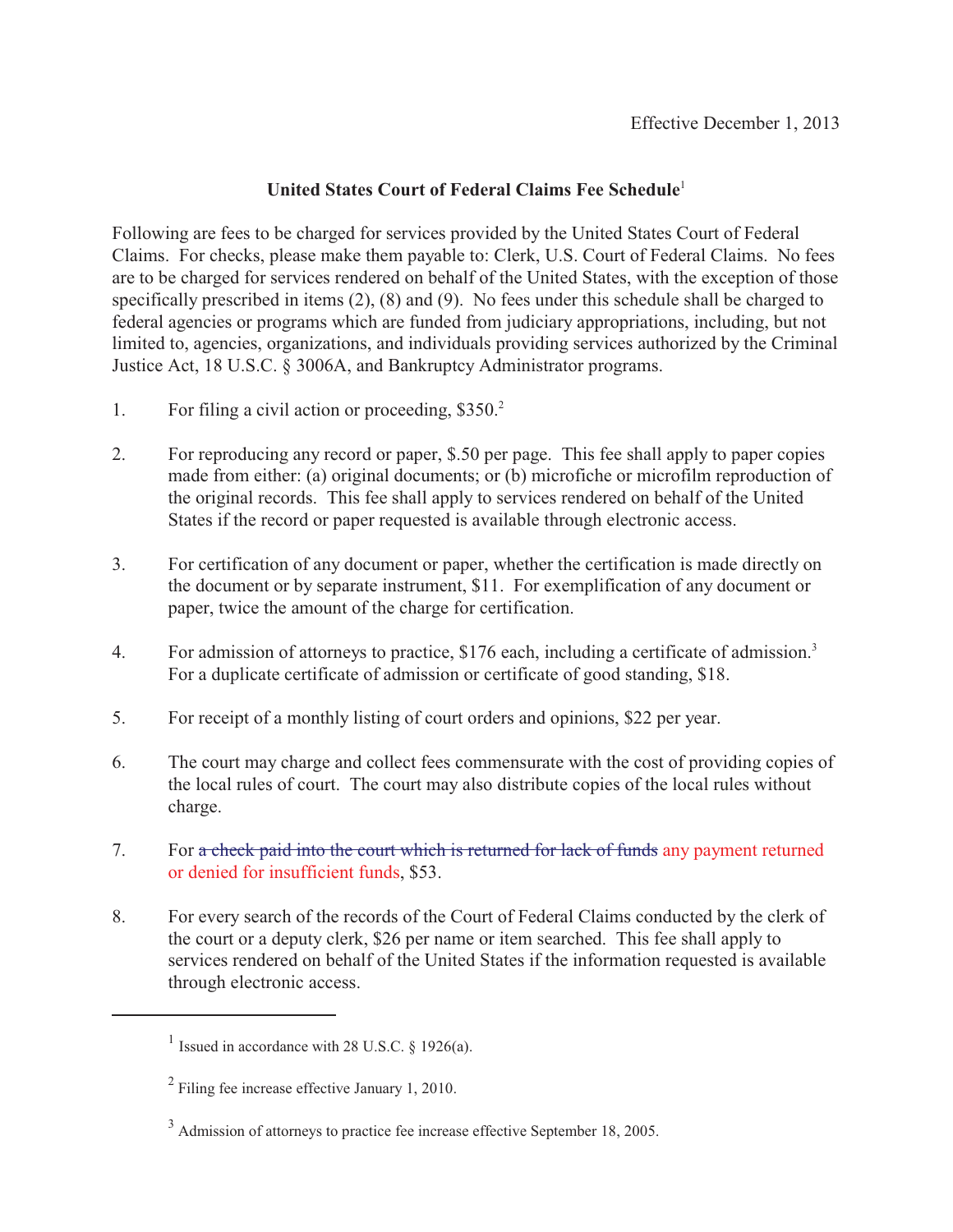United States Court of Federal Claims Fee Schedule Page 2 Effective December 1, 2013

- 9. For reproduction of an audio recording of a court proceeding, \$30. This fee applies to services rendered on behalf of the United States, if the recording is available electronically.
- 10. For filing or indexing any document not in a case or proceeding for which a filing fee has been paid, \$46.
- 11. For retrieval of one box of a records from a Federal Records Center, National Archives, or other storage location removed from the place of business of the court, \$53 \$64. For retrievals involving multiple boxes, \$39 for each additional box.
- 12. Administrative fee for filing a civil action, suit, or proceeding with the Court of Federal Claims, \$50. This fee does not apply to petitioners granted *in forma pauperis* status under 28 U.S.C. § 1915.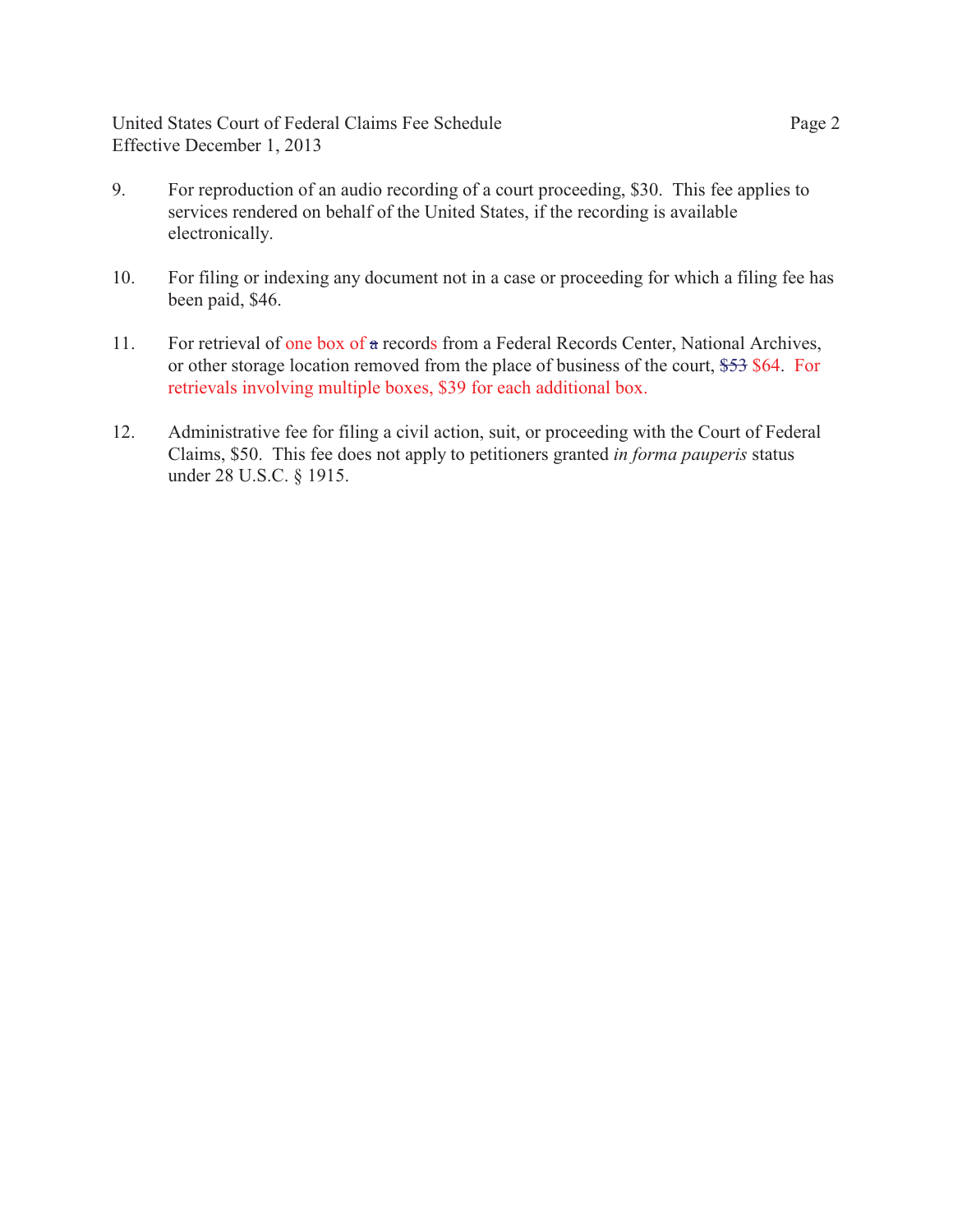# **Judicial Panel on Multidistrict Litigation Fee Schedule**<sup>1</sup>

Following are fees to be charged for services to be performed by the clerk of the Judicial Panel on Multidistrict Litigation. No fees are to be charged for services rendered on behalf of the United States, with the exception of those specifically prescribed in items 1 and 3. No fees under this schedule shall be charged to federal agencies or programs which are funded from judiciary appropriations, including, but not limited to, agencies, organizations, and individuals providing services authorized by the Criminal Justice Act, 18 U.S.C. § 3006A.

- (1) For every search of the records of the court conducted by the clerk of the court or a deputy clerk, \$30 per name or item searched. This fee shall apply to services rendered on behalf of the United States if the information requested is available through electronic access.
- (2) For certification of any document or paper, whether the certification is made directly on the document or by separate instrument, \$11.
- (3) For reproducing any record or paper, \$.50 per page. This fee shall apply to paper copies made from either: (1) original documents; or (2) microfiche or microfilm reproductions of the original records. This fee shall apply to services rendered on behalf of the United States if the record or paper requested is available through electronic access.
- (4) For retrieval of one box of  $\alpha$  records from a Federal Records Center, National Archives, or other storage location removed from the place of business of the court, \$53 \$64. For retrievals involving multiple boxes, \$39 for each additional box.
- (5) For a check paid into the Panel which is returned for lack of funds any payment returned or denied for insufficient funds, \$53.

<sup>&</sup>lt;sup>1</sup> Issued in accordance with 28 U.S.C.  $\S$  1932.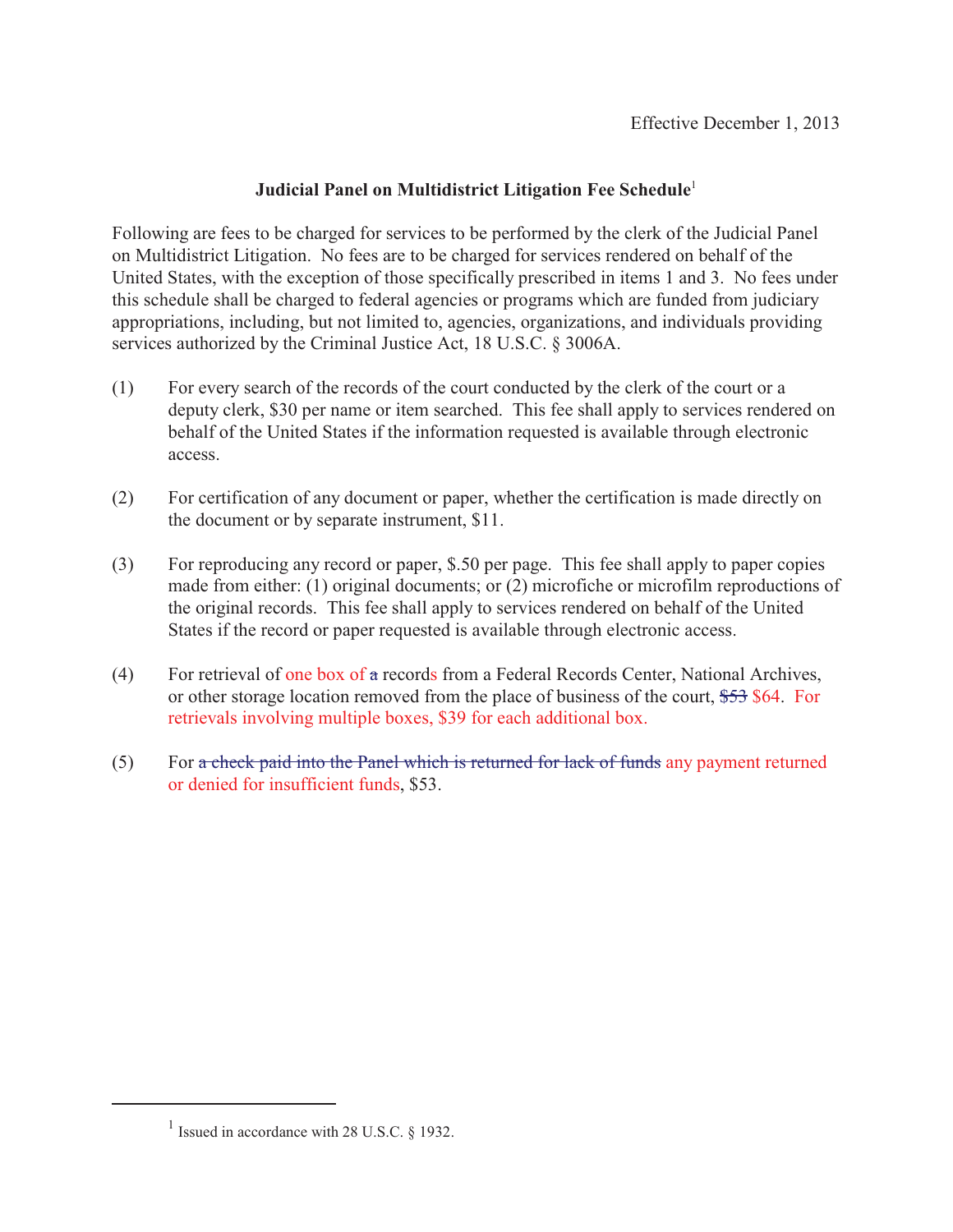#### **ELECTRONIC PUBLIC ACCESS FEE SCHEDULE**

*(Issued in accordance with 28 U.S.C. §§ 1913, 1914, 1926, 1930, 1932)*

The fees included in the Electronic Public Access Fee Schedule are to be charged for providing electronic public access to court records.

#### **Fees for Public Access to Court Electronic Records (PACER)**

- (1) Except as provided below, for electronic access to any case document, docket sheet, or case-specific report via PACER: \$0.10 per page, not to exceed the fee for thirty pages.
- (2) For electronic access to transcripts and non-case specific reports via PACER (such as reports obtained from the PACER Case Locator or docket activity reports): \$0.10 per page.
- (3) For electronic access to an audio file of a court hearing via PACER: \$2.40 per audio file.

#### **Fees for Courthouse Electronic Access**

(4) For printing copies of any record or document accessed electronically at a public terminal in a courthouse: \$0.10 per page.

## **PACER Service Center Fees**

- (5) For every search of court records conducted by the PACER Service Center, \$30 per name or item searched.
- (6) For the PACER Service Center to reproduce on paper any record pertaining to a PACER account, if this information is remotely available through electronic access: \$0.50 per page.
- (7) For a check paid to the PACER Service Center which is returned for lack of funds any payment returned or denied for insufficient funds, \$53.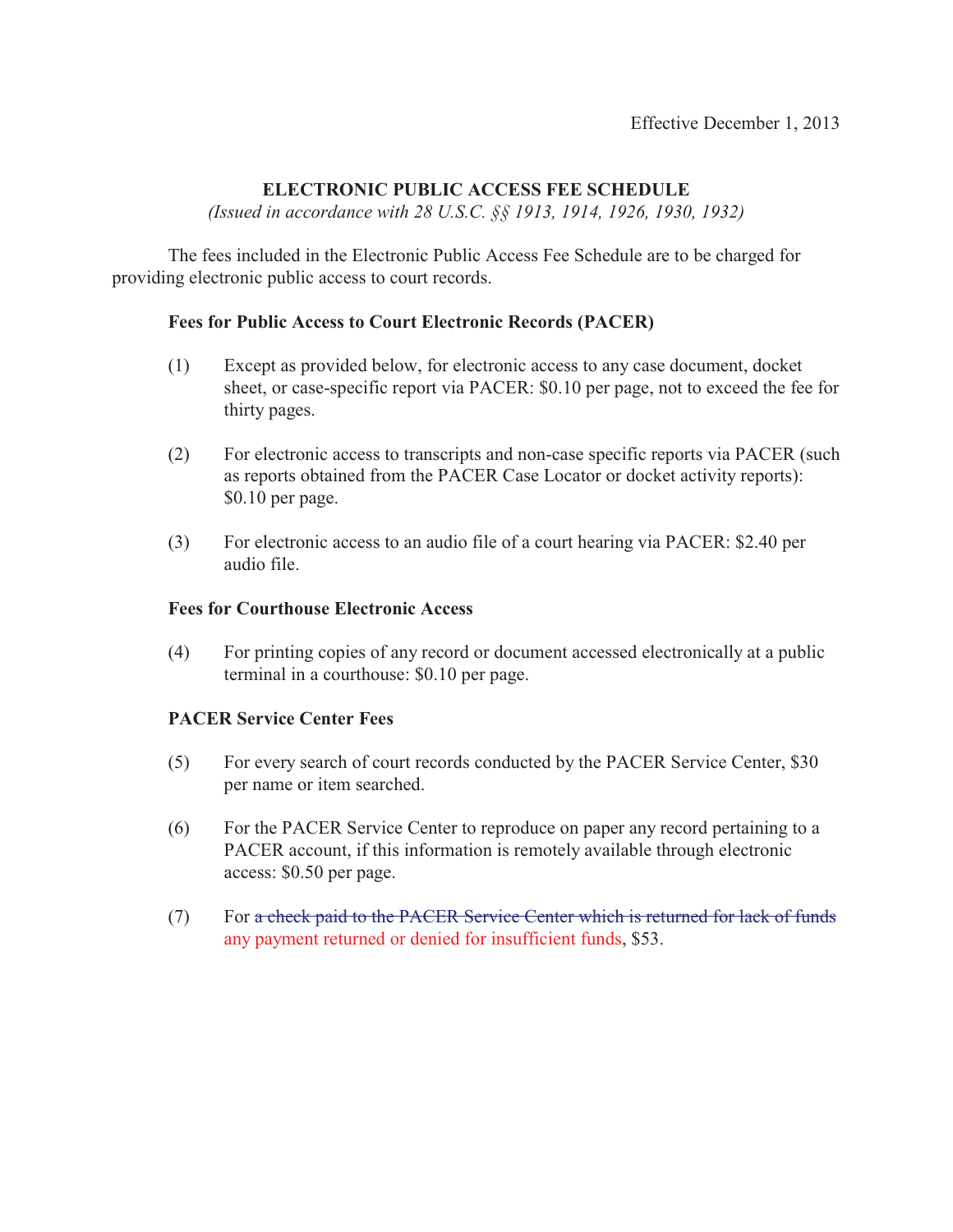#### **Free Access and Exemptions**

- (8) Automatic Fee Exemptions
	- No fee is owed for electronic access to court data or audio files via PACER until an account holder accrues charges of more than \$15.00 in a quarterly billing cycle.
	- Parties in a case (including *pro se* litigants) and attorneys of record receive one free electronic copy, via the notice of electronic filing or notice of docket activity, of all documents filed electronically, if receipt is required by law or directed by the filer.
	- No fee is charged for access to judicial opinions.
	- No fee is charged for viewing case information or documents at courthouse public access terminals.
- (9) Discretionary Fee Exemptions:
	- Courts may exempt certain persons or classes of persons from payment of the user access fee. Examples of individuals and groups that a court may consider exempting include: indigents, bankruptcy case trustees, *pro bono* attorneys, *pro bono* alternative dispute resolution neutrals, Section  $501(c)(3)$  not-for-profit organizations, and individual researchers associated with educational institutions. Courts should not, however, exempt individuals or groups that have the ability to pay the statutorily established access fee. Examples of individuals and groups that a court should not exempt include: local, state or federal government agencies, members of the media, privately paid attorneys or others who have the ability to pay the fee.
	- In considering granting an exemption, courts must find:
		- that those seeking an exemption have demonstrated that an exemption is necessary in order to avoid unreasonable burdens and to promote public access to information;
		- that individual researchers requesting an exemption have shown that the defined research project is intended for scholarly research, that it is limited in scope, and that it is not intended for redistribution on the internet or for commercial purposes.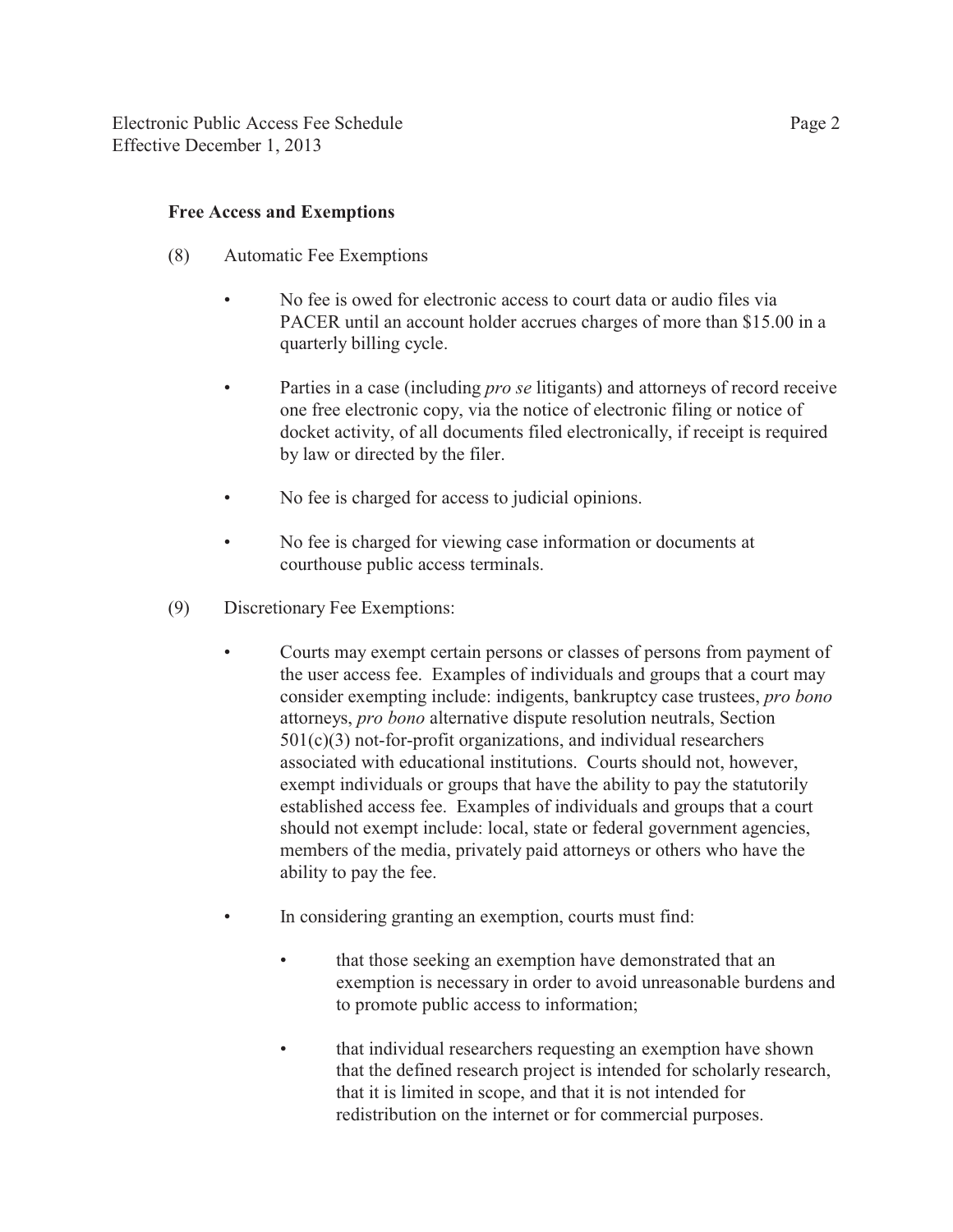- If the court grants an exemption:
	- the user receiving the exemption must agree not to sell the data obtained as a result, and must not transfer any data obtained as the result of a fee exemption, unless expressly authorized by the court; and
	- the exemption should be granted for a definite period of time, should be limited in scope, and may be revoked at the discretion of the court granting the exemption.
	- Courts may provide local court information at no cost (e.g., local rules, court forms, news items, court calendars, and other information) to benefit the public.

#### **Applicability to the United States and State and Local Governments**

- (10) Unless otherwise authorized by the Judicial Conference, these fees must be charged to the United States, except to federal agencies or programs that are funded from judiciary appropriations (including, but not limited to, agencies, organizations, and individuals providing services authorized by the Criminal Justice Act [18 U.S.C. § 3006A], and bankruptcy administrators).
- (11) The fee for printing copies of any record or document accessed electronically at a public terminal (\$0.10 per page) described in (4) above does not apply to services rendered on behalf of the United States if the record requested is not remotely available through electronic access.
- (12) The fee for local, state, and federal government entities, shall be \$0.08 per page until April 1, 2015, after which time, the fee shall be \$0.10 per page.

## **JUDICIAL CONFERENCE POLICY NOTES**

The Electronic Public Access (EPA) fee and its exemptions are directly related to the requirement that the judiciary charge user-based fees for the development and maintenance of electronic public access services. The fee schedule provides examples of users that may not be able to afford reasonable user fees (such as indigents, bankruptcy case trustees, individual researchers associated with educational institutions, 501(c)(3) not-for-profit organizations, and court-appointed pro bono attorneys), but requires those seeking an exemption to demonstrate that an exemption is limited in scope and is necessary in order to avoid an unreasonable burden. In